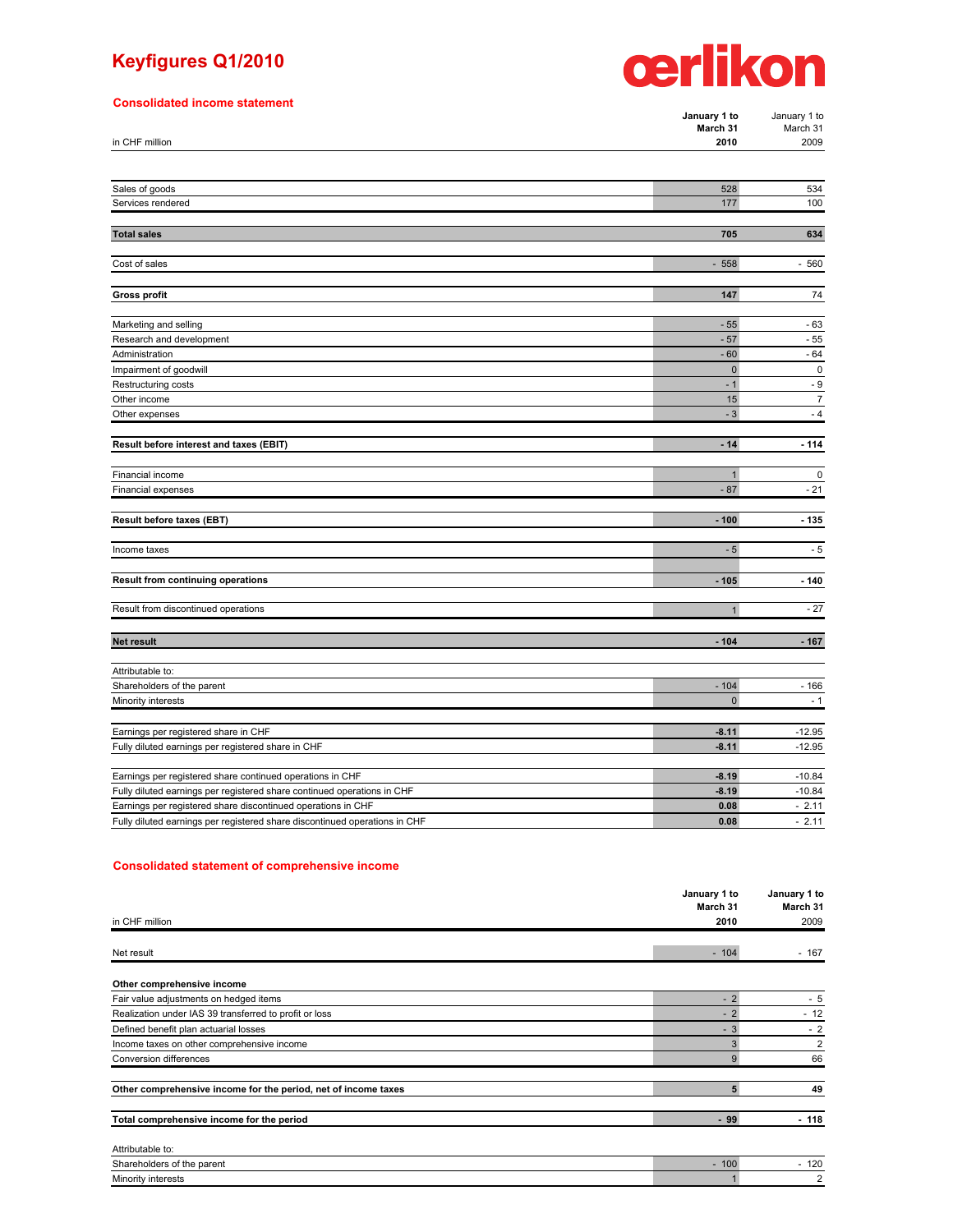#### **Keyfigures Q1/2010**

#### **Consolidated balance sheet**

**Assets**



| -----                                             |                |              |
|---------------------------------------------------|----------------|--------------|
|                                                   |                | December 31, |
| in CHF million                                    | March 31, 2010 | 2009         |
|                                                   |                |              |
| Cash and cash equivalents                         | 215            | 357          |
| Current financial investments and derivatives     | 10             | 20           |
| Trade receivables                                 | 476            | 433          |
| Other receivables                                 | 222            | 221          |
| Current tax receivables                           | 17             | 17           |
| Inventories                                       | 566            | 534          |
| Prepaid expenses and accrued income               | 49             | 25           |
| Assets classified as held for sale                | $\Omega$       | 10           |
|                                                   |                |              |
| <b>Current assets</b>                             | 1555           | 1617         |
|                                                   |                |              |
| Loans and other non-current financial receivables | 11             | 11           |
| Non-current financial investments                 | 33             | 33           |
| Property, plant and equipment                     | 1 1 0 2        | 1 1 3 7      |
| Intangible assets                                 | 1453           | 1471         |
| Post-employment benefit assets                    |                | $\mathbf{1}$ |
| Deferred tax assets                               | 67             | 72           |
| <b>Non-current assets</b>                         | 2667           | 2725         |
|                                                   |                |              |
| <b>Total assets</b>                               | 4 2 2 2        | 4 3 4 2      |

#### **Liabilities and equity**

| in CHF million                                    | March 31, 2010 | December 31,<br>2009 |
|---------------------------------------------------|----------------|----------------------|
|                                                   |                |                      |
| Trade payables                                    | 335            | 332                  |
| Current loans and borrowings <sup>1</sup>         | 2054           | 2 0 4 3              |
| Other current liabilities                         | 75             | 74                   |
| <b>Accrued liabilities</b>                        | 220            | 232                  |
| Current customer advances                         | 181            | 136                  |
| Current income taxes payable                      | 43             | 38                   |
| Current post-employment benefit provisions        | 16             | 18                   |
| Other current provisions                          | 191            | 207                  |
| Liabilities classified as held for sale           | $\Omega$       | 11                   |
| <b>Current liabilities</b>                        | 3 1 1 5        | 3091                 |
|                                                   |                |                      |
| Non-current loans and borrowings                  | 10             | 11                   |
| Non-current customer advances                     | $\Omega$       | $\mathbf 0$          |
| Non-current post-employment benefit provisions    | 544            | 562                  |
| Deferred tax liabilities                          | 109            | 125                  |
| Other non-current provisions                      | 32             | 33                   |
|                                                   |                |                      |
| <b>Non-current liabilities</b>                    | 695            | 731                  |
| <b>Total liabilities</b>                          | 3810           | 3822                 |
| Share capital                                     | 283            | 283                  |
| Treasury shares                                   | $-292$         | $-292$               |
| Reserves and retained earnings                    | 397            | 502                  |
|                                                   |                |                      |
| Equity attributable to shareholders of the parent | 388            | 493                  |
| Minority interests                                | 24             | 27                   |
| <b>Total equity</b>                               | 412            | 520                  |
|                                                   |                |                      |
| <b>Total liabilities and equity</b>               | 4 2 2 2        | 4 3 4 2              |

 $1$  The classification as short-term reflects the provisions of IAS 1. Upon completion of the refinancing arrangement such loans will be reclassified as long-term.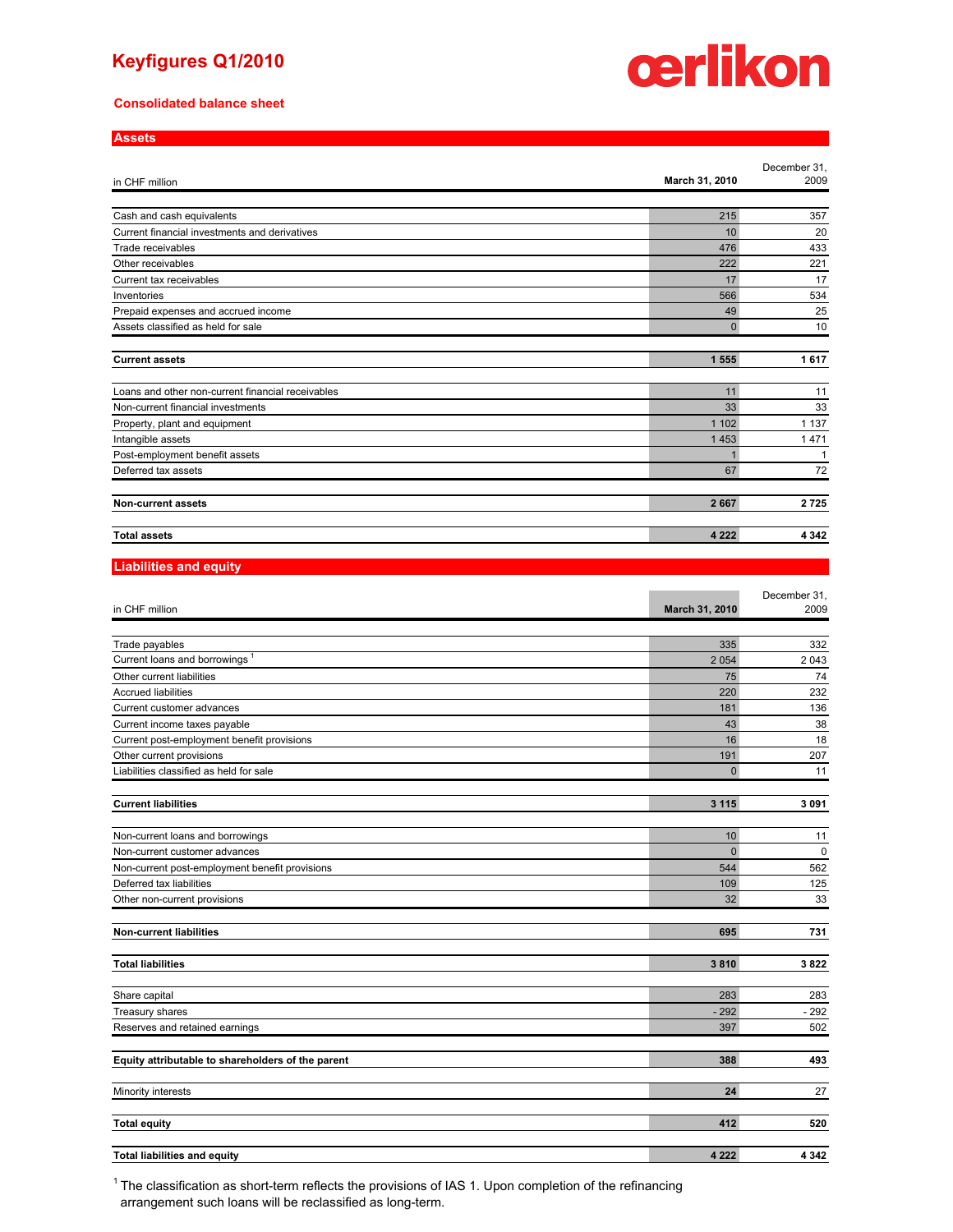## **Consolidated cash flow statement**

## **January 1 to March 31** January 1 to March 31 in CHF million **2010** 2009 Net result - 104 - 167 Tax expenses (+) / tax income (-) 5 5 Interest expense (+) / interest income (-) from financial liabilities and assets 69 14 Depreciation of property, plant and equipment 40 49 Amortization of intangible assets 9 9 Addition to (+) / release of (-) other provisions 15 15 Increase (+) / decrease (-) in post-employment benefit provisions and a set of the set of the set of the set of the set of the set of the set of the set of the set of the set of the set of the set of the set of the set of Losses (+) / gains (-) from sale of non-current assets 0 1 Gain on sale of discontinued operations, net of income tax definition of the control of the control of the control of the control of the control of the control of the control of the control of the control of the control of Income taxes paid  $\sim$  1 Other non-cash expenses (+) / income (-) 2 7 Cash flow from operating activities before changes in net current assets 23 23 0 23 Decrease (+) / increase (-) in receivables / accrued assets - 56 - 17 Decrease (+) / increase (-) in inventories - 37 51 Increase (+) / decrease (-) in payables / accrued liabilities and use of other provisions - 38 - 80 - 80  $\ln$ Crease (+) / decrease (-) in customer advances  $46$  - 85 Non-cash impact on net current assets due to hedge accounting 5 - 12 Cash flow from changes in net current assets - 80 - 143 **Cash flow from operating activities Cash flow from operating activities - 211** Capital expenditure for property, plant and equipment - 17 - 32 Capital expenditure for intangible assets  $\sim$  6  $-$  6  $-$  6  $-$  6  $-$  6 Disposal of discontinued operations, net of cash disposed of 1 0 Purchase of financial investments on the contract of the contract of the contract of the contract of the contract of the contract of the contract of the contract of the contract of the contract of the contract of the contr Decrease in loans receivable **2** 2 Proceeds from sale of property, plant and equipment 1 2 Interest received 0 1 **Cash flow from investing activities - 22 - 33** Dividends paid - 1 0 **Increase of financial debt** 200 Repayment of financial debt  $\sim$  31 0 Interest paid and the set of the set of the set of the set of the set of the set of the set of the set of the set of the set of the set of the set of the set of the set of the set of the set of the set of the set of the se **Cash flow from financing activities 176 176** Conversion adjustments to cash and cash equivalents 3 4 4 4  $\frac{1}{3}$  3 4  $\frac{4}{3}$  4  $\frac{4}{3}$  4  $\frac{4}{3}$  4  $\frac{4}{3}$  4  $\frac{4}{3}$  4  $\frac{4}{3}$  4  $\frac{4}{3}$  4  $\frac{4}{3}$  4  $\frac{4}{3}$  4  $\frac{4}{3}$  4  $\frac{4}{3}$  4  $\frac{4}{3}$  4  $\frac{$ **Increase (+)** / decrease (-) in cash and cash equivalents **and in the set of the set of the set of the set of the set of the set of the set of the set of the set of the set of the set of the set of the set of the set of t** Cash and cash equivalents at the beginning of the year 357 393 Cash and cash equivalents at the end of the year 215 329

**Increase (+) / decrease (-) in cash and cash equivalents - 142 - 64**

## cerlikon